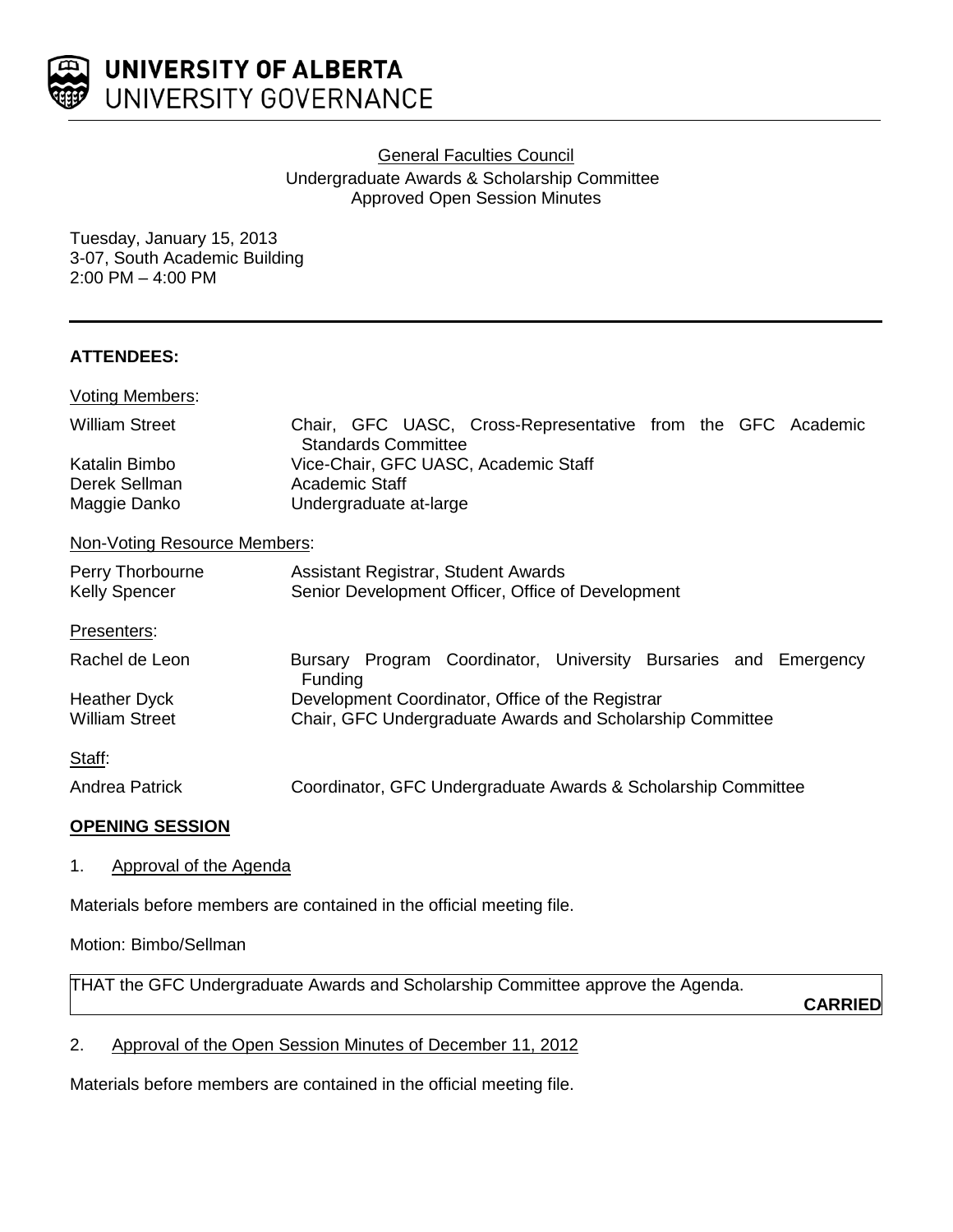*Discussion:* 

The Chair noted that in keeping with the style of previous Minutes, Minutes should be less personalized.

# Motion: Danko/Bimbo

THAT the GFC Undergraduate Awards and Scholarship Committee approve the Minutes of December 11, 2012.

**CARRIED**

# 3. Comments from the Chair

The Chair commented on a number of relevant items to members, and reported that he has forwarded a letter to the Acting Provost and Vice-President (Academic), Dr Martin Ferguson-Pell, to address the issue of UASC's delegated authority to establish scholarship and award threshold minimums and to encourage continued collaboration in this regard.

# **ACTION ITEMS**

## 4. New Undergraduate Student Awards and Scholarships for Approval (January 15, 2013)

Materials before members are contained in the official meeting file.

*Presenter:* Heather Dyck, Development Coordinator, Office of the Registrar

*Purpose of the Proposal:* To approve new undergraduate student awards and scholarships.

New Undergraduate Awards and Scholarships for Approval (January 15, 2013):

- 1. Agriculture Class of 1962 Travel Award
- 2. Stewart McAndrews Award
- 3. Stewart McAndrews Scholarship
- 4. Singapore Centenary Award
- 5. Kathryn Power International Experiences Award
- 6. Shourie Bhatia LLP Scholarship in Business Economics and Law
- 7. Crescent Point Energy Scholarship in Geology and Geophysics
- 8. Golden Bears Football Award
- 9. Golden Bears Football Scholarship

*Discussion:*

Members engaged in discussion with regard to Items 1, 2, 3, 5, and 7.

Item 1: Members sought clarity around the wording of the award.

Item 2: Members agreed to a minor editorial change to the wording of the award and sought clarity around the eligibility criteria.

Item 3: Members agreed to a minor editorial change to the wording of the award.

Item 5: Members agreed to a minor editorial change to the title of the award and discussed how award titles are traditionally constructed.

Item 7: Members discussed usage of grammar in the award and Ms Dyck will clarify capitalization of the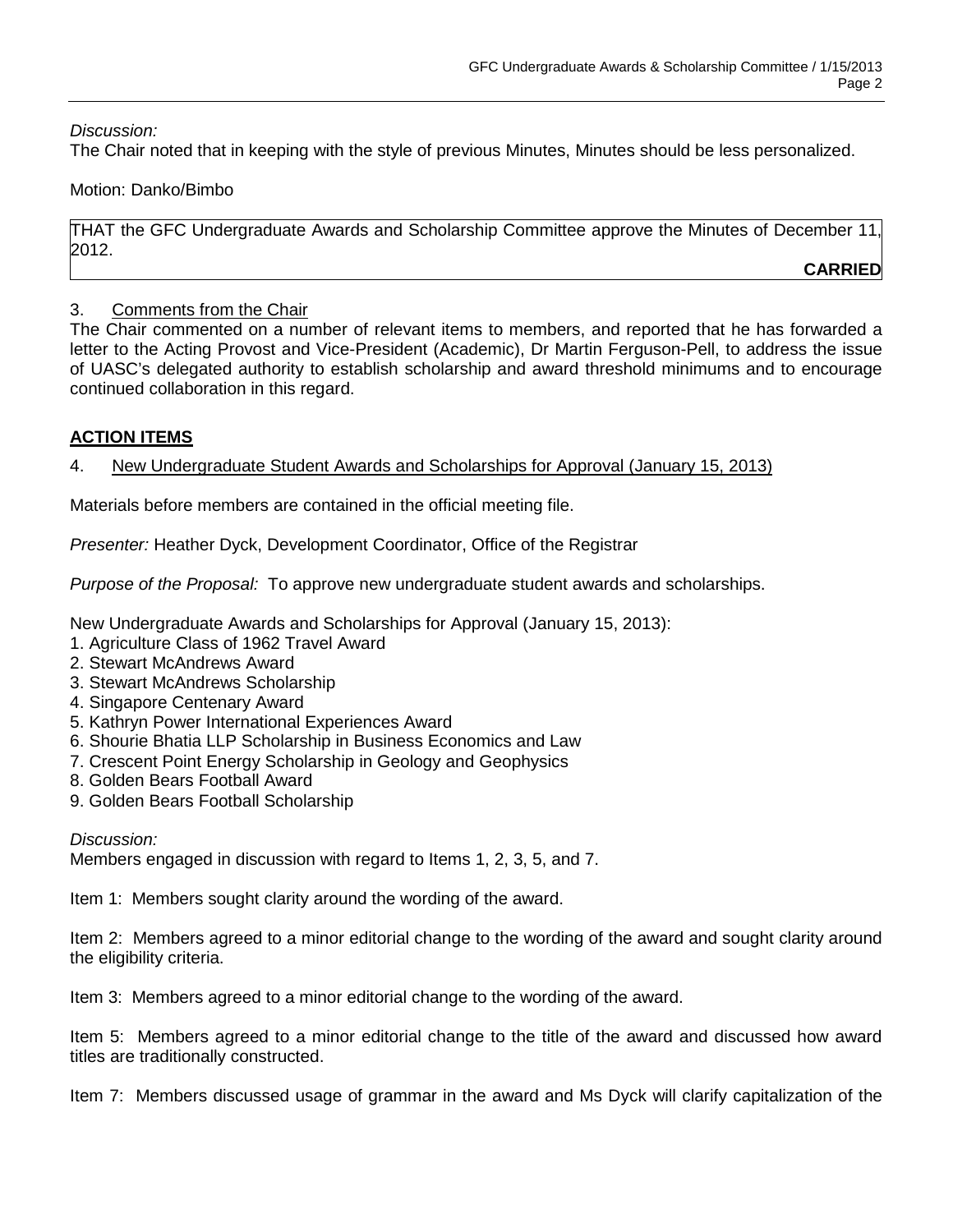word "Departments" and will let Ms Patrick know if it requires amendment.

#### Motion: Sellman/Bimbo

THAT the GFC Undergraduate Awards and Scholarship Committee approve, under delegated authority from General Faculties Council, new undergraduate student awards and scholarships, as submitted by the Student Awards Office and as set forth in Attachment 2, to be effective immediately.

**CARRIED**

#### 5. Amendments to Existing Undergraduate Student Awards and Scholarships for Approval (January 15, 2013)

Materials before members are contained in the official meeting file.

*Presenter:* Heather Dyck, Development Coordinator, Office of the Registrar

*Purpose of the Proposal:* To approve proposed amendments to existing undergraduate student awards and scholarships.

Amendments to Existing Undergraduate Student Awards and Scholarships for Approval (January 15, 2013)

- 1. BP Canada Energy Company Scholarship in Business
- 2. BP Canada Energy Company Geology Award
- 3. University of Alberta Vietnam Scholarship

#### *Discussion:*

Members engaged in discussion in relation to Item 3. Members agreed to make a minor editorial amendment to the scholarship conditions.

Motion: Bimbo/Danko

THAT the GFC Undergraduate Awards and Scholarship Committee approve, under delegated authority from General Faculties Council, proposed amendments to existing undergraduate student awards and scholarships, as submitted by the Student Awards Office and as set forth in Attachment 2, to be effective immediately.

# **CARRIED**

## 6. New Undergraduate Student University Bursaries and Emergency Funding (UBEF) Bursaries for Approval (January 15, 2013)

Materials before members are contained in the official meeting file.

*Presenter:* Rachel de Leon, Bursary Program Coordinator, University Bursaries and Emergency Funding

*Purpose of the Proposal:* To approve new undergraduate University bursaries and emergency funding bursaries.

New Undergraduate Student University Bursaries and Emergency Funding (UBEF) Bursaries for Approval (January 15, 2013)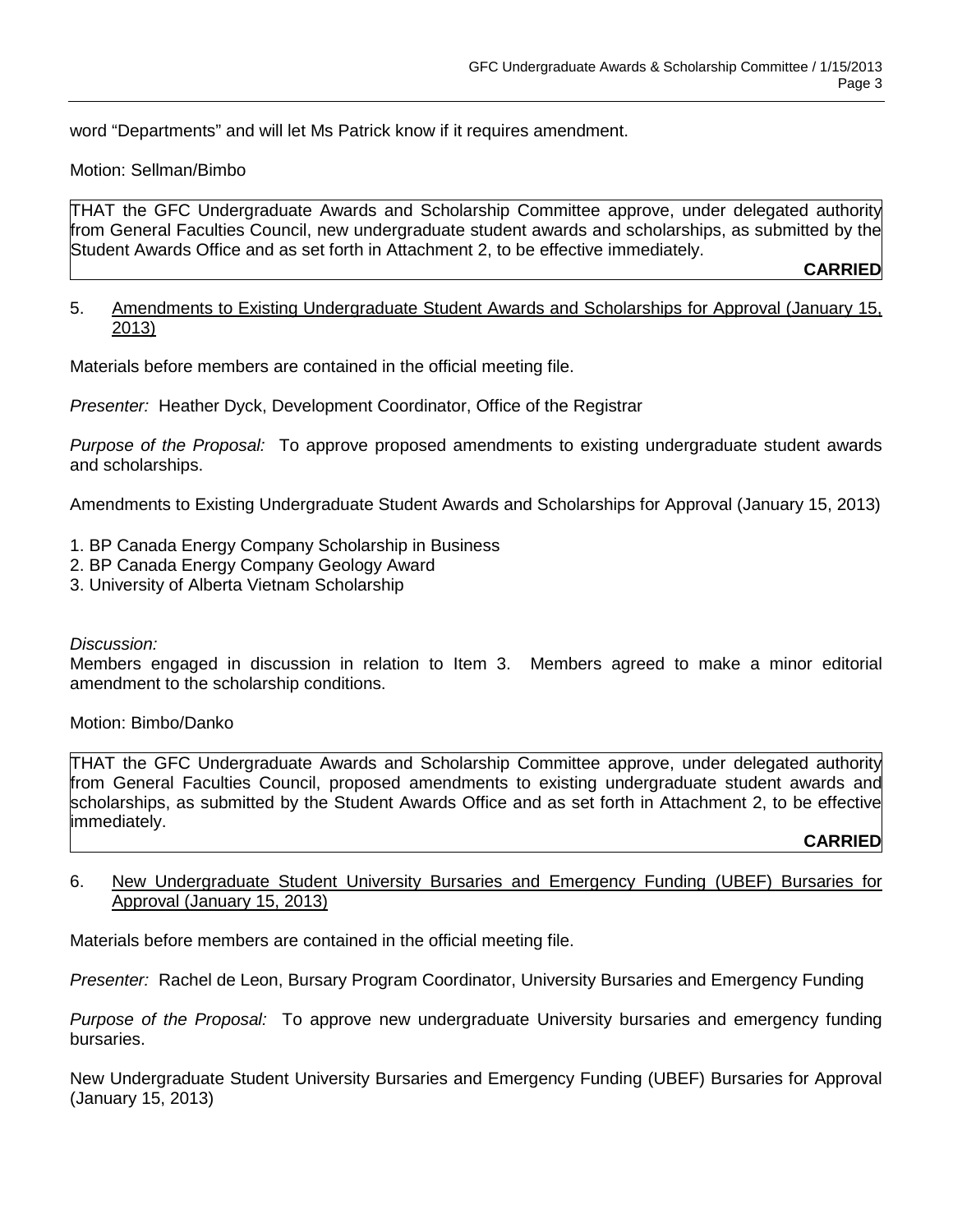- 1. Harold and Lois Cummings HALO Bursary
- 2. Diversified Staffing Bursary
- 3. Lorraine Wilgosh and Ingolf Grape Bursary

*Discussion:*

Members engaged in discussion around Items 1, 2 and 3.

Item 1: Members discussed whether this bursary was meant to apply to all students of "Music", or to students pursuing an undergraduate degree in Music. Members also discussed the use of the word "HALO" in the donor field, as it is a trademarked word, owned by Microsoft Corp. Members agreed to approve the wording as is, pending confirmation that the word "HALO" can be used. Ms de Leon will notify Ms Patrick on the usage of the word "HALO" within the bursary title.

Item 2: Members agreed to a minor editorial amendment to the conditions of this bursary.

Item 3: Members agreed to a minor editorial amendment to the conditions of this bursary.

## Motion: Sellman/Danko

THAT the GFC Undergraduate Awards and Scholarship Committee approve, under delegated authority from General Faculties Council, new undergraduate student University Bursaries and Emergency Funding (UBEF) Bursaries, as submitted by University Bursaries and Emergency Funding (UBEF) and as set forth in Attachment 2, to be effective immediately.

**CARRIED**

## 7. Amendments to an Existing Undergraduate Student University Bursary and Emergency Funding (UBEF) Bursary for Approval (January 15, 2013)

Materials before members are contained in the official meeting file.

*Presenter:* Rachel de Leon, Bursary Program Coordinator, University Bursaries and Emergency Funding

*Purpose of the Proposal:* To approve amendments to an existing Undergraduate University Bursary and Emergency Funding (UBEF) Bursary.

Amendments to an Existing Undergraduate Student University Bursary and Emergency Funding (UBEF) Bursary for Approval (January 15, 2013)

1. Karen Ann Harvey and Murray Harvey Bursary

#### *Discussion:*

Members engaged in extensive discussion surrounding the wording of this bursary, and agreed to editorial changes within the conditions and donor fields.

Motion: Sellman/Danko

THAT the GFC Undergraduate Awards and Scholarship Committee approve, under delegated authority from General Faculties Council, amendments to an existing undergraduate bursary and Emergency Funding (UBEF) bursary, as submitted by University Bursaries and Emergency Funding (UBEF) and as set forth in Attachment 2, to be effective immediately.